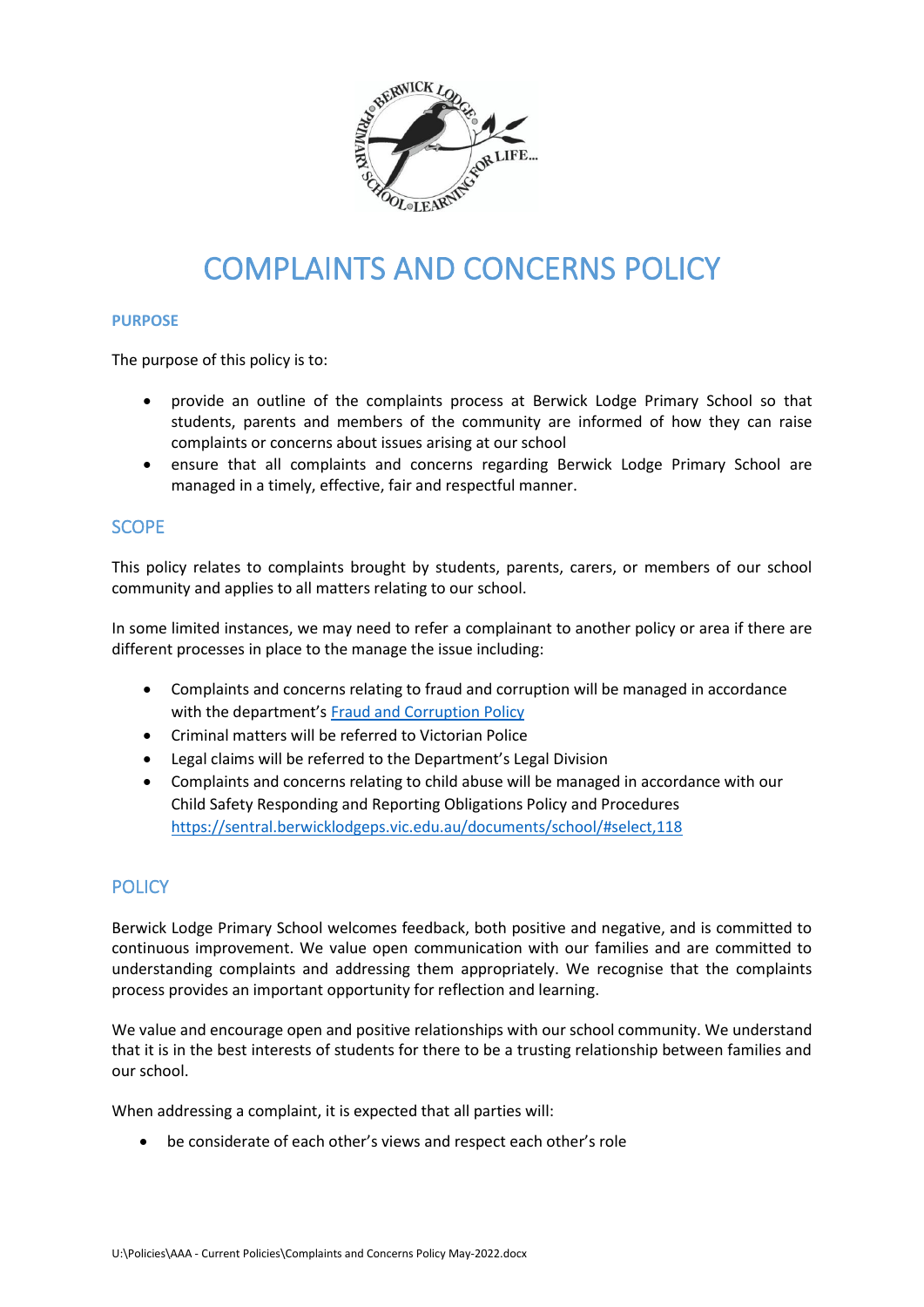- be focused on resolution of the complaint, with the interests of the student involved at the centre
- act in good faith and cooperation
- behave with respect and courtesy
- respect the privacy and confidentiality of those involved, as appropriate
- operate within and seek reasonable resolutions that comply with any applicable legislation and Department policy.
- recognise that schools and the Department may be subject to legal constraints on their ability to act or disclose information in some circumstances.

# Complaints and concerns process for students

Berwick Lodge Primary School acknowledges that issues or concerns can cause stress or worry for students and impact their wellbeing and learning. Berwick Lodge Primary School encourages our students to raise issues or concerns as they arise so that we can work together to resolve them.

Students with a concern or complaint can raise them with a trusted adult at school, for example, with their classroom teacher, Year Level Coordinators, Wellbeing staff, Education Support staff. This person will take your concern or complaint seriously and will explain to you what steps we can take to try to resolve the issue and support you.

You can also ask your parent, carer or another trusted adult outside of the school, to talk to us about the issue instead. Information about our parent/carer complaints and concerns process is outlined further below. The parent/carer process also applies to students who are mature minors, refer to: [Mature Minors and Decision Making.](https://www2.education.vic.gov.au/pal/mature-minors-and-decision-making/policy)

Other ways you can raise a concern or complaint with us include:

- talking to a member of the student representative council about your concern and any suggestions you have for resolving it
- participating in our Attitudes to School Survey (for Grades 4-6)

Further information and resources to support students to raise issues or concerns are available at:

- [Report Racism Hotline](https://www.vic.gov.au/report-racism-or-religious-discrimination-schools) (call 1800 722 476) this hotline enables students to report concerns relating to racism or religious discrimination
- [Reach Out](https://au.reachout.com/?gclid=CjwKCAiAgbiQBhAHEiwAuQ6BktaB5xneGFK3TnOql5c5eZ7af7dDm9ffLZa7N59FEtbtQzVIk8sGWhoC8N0QAvD_BwE)
- [Headspace](https://headspace.org.au/)
- [Kids Helpline](https://kidshelpline.com.au/?gclid=CjwKCAiAgbiQBhAHEiwAuQ6Bkro6UD2EBcRILznFnRhKjfi5I84jJlUa0fyiiYLQ4mHx5sXTStxH8BoCCEIQAvD_BwE) (call 1800 55 1800)
- [Victorian Aboriginal Education Association](https://www.vaeai.org.au/) (VAEAI)

## Complaints and concerns process for parents, carers and community members

## Preparation for raising a concern or complaint

Berwick Lodge Primary School encourages parents, carers or members of the community who may wish to submit a complaint to:

- carefully consider the issues you would like to discuss
- remember you may not have all the facts relating to the issues that you want to raise
- think about how the matter could be resolved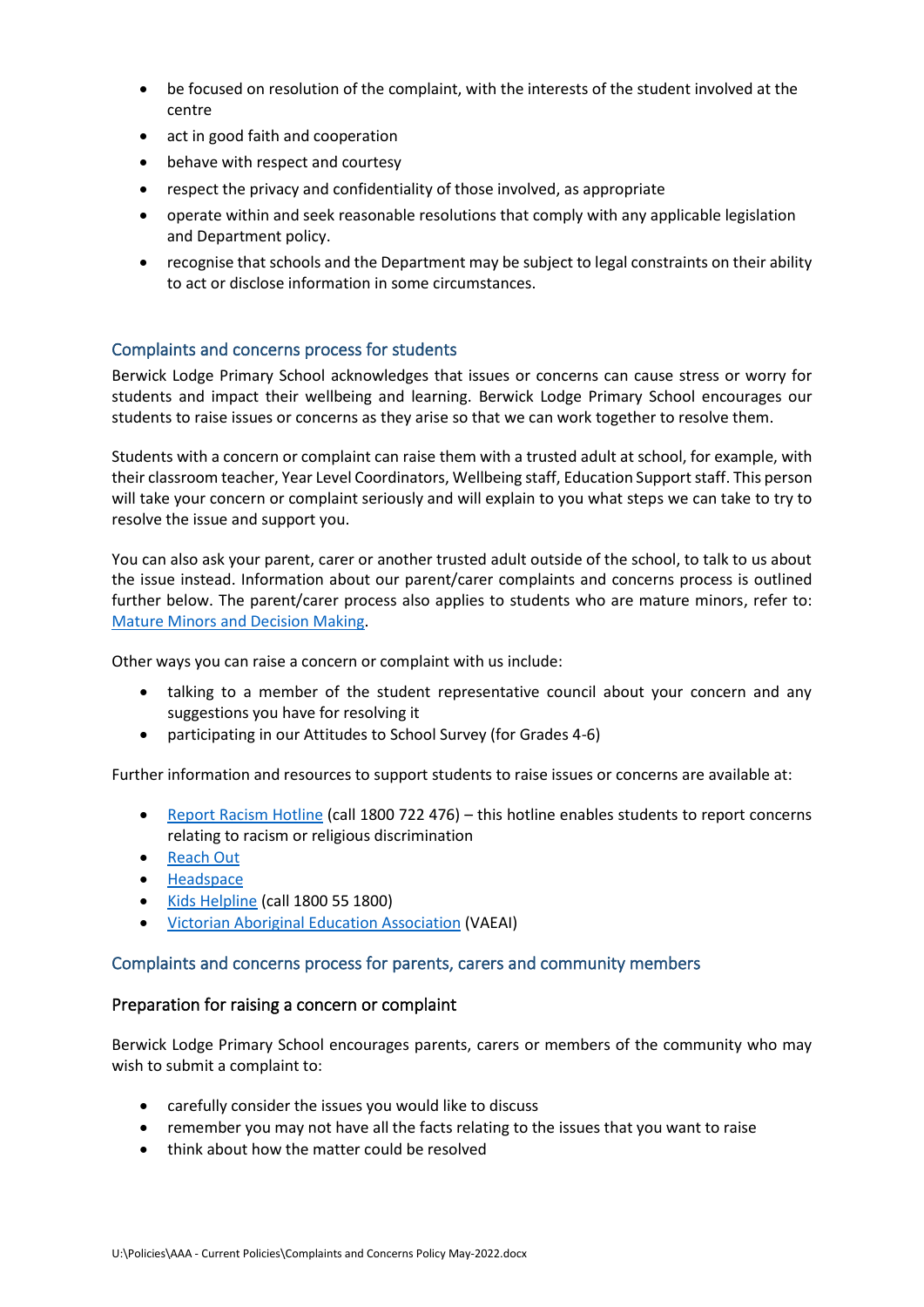• be informed by checking the policies and guidelines set by the Department and Berwick Lodge Primary School (see "Further Information and Resources" section below).

## Support person

You are welcome to have a support person to assist you in raising a complaint or concern with our school. Please advise us if you wish to have a support person to assist you, and provide their name, contact details, and their relationship to you.

#### Raising a concern

Berwick Lodge Primary School is always happy to discuss with parents/carers and community members any concerns that they may have. Concerns in the first instance should be directed to your child's teacher, Year Level Coordinators, Assistant Principal or Principal. Where possible, school staff will work with you to ensure that your concerns are appropriately addressed.

#### Making a complaint

Where concerns cannot be resolved in this way, parents or community members may wish to make a formal complaint to the Principal or Assistant Principal, noting that formal complaints should be directed to a member of the school's leadership team.

If you would like to make a formal complaint, in most cases, depending on the nature of the complaint raised, our school will first seek to understand the issues and will then convene a resolution meeting with the aim of resolving the complaint together. The following process will apply:

- **1. Complaint received:** Please either email, telephone or arrange a meeting through the front office with the Assistant Principal or Principal, to outline your complaint so that we can fully understand what the issues are. We can discuss your complaint in a way that is convenient for you, whether in writing, in person or over the phone.
- **2. Information gathering:** Depending on the issues raised in the complaint, the Principal, Assistant Principal or nominee may need to gather further information to properly understand the situation. This process may also involve speaking to others to obtain details about the situation or the concerns raised.
- **3. Response:** Where possible, a resolution meeting will be arranged with the [Assistant Principal/Principal] to discuss the complaint with the objective of reaching a resolution satisfactory to all parties. If after the resolution meeting we are unable to resolve the complaint together, we will work with you to produce a written summary of the complaint in the event you would like to take further action about it. In some circumstances, the Principal may determine that a resolution meeting would not appropriate. In this situation, a response to the complaint will be provided in writing.
- **4. Timelines:** Berwick Lodge Primary School will acknowledge receipt of your complaint as soon as possible usually within two school days and will seek to resolve complaints in a timely manner. Depending on the complexity of the complaint, Berwick Lodge Primary School may need some time to gather enough information to fully understand the circumstances of your complaint. We will endeavour to complete any necessary information gathering and hold a resolution meeting where appropriate within 10 working days of the complaint being raised. In situations where further time is required, Berwick Lodge Primary School will consult with you and discuss any interim solutions to the dispute that can be put in place.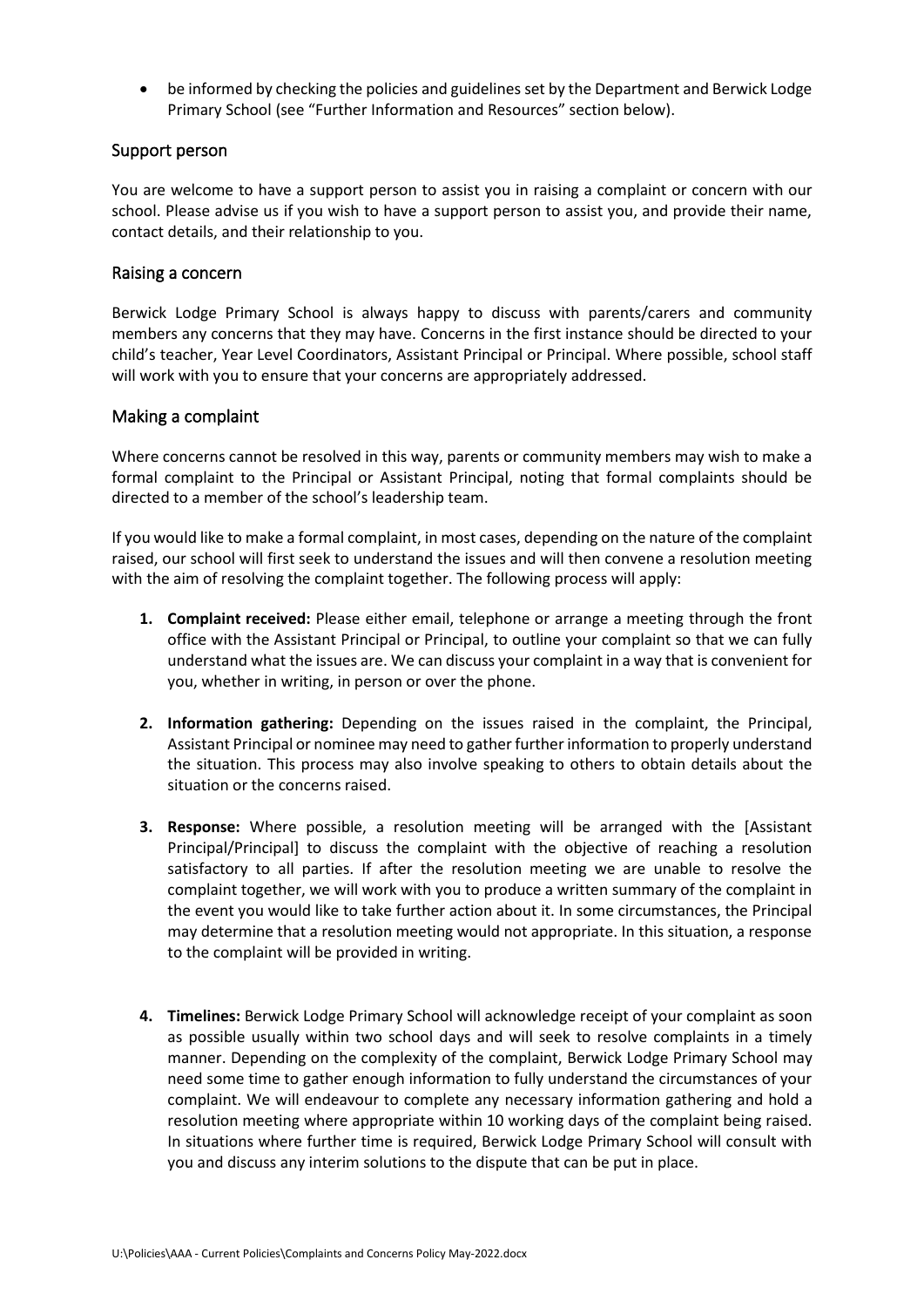Please note that unreasonable conduct (e.g. vexatious complaints) may need to be managed differently to the procedures in this policy.

## **Resolution**

Where appropriate, Berwick Lodge Primary School may seek to resolve a complaint by:

- an apology or expression of regret
- a change of decision
- a change of policy, procedure or practice
- offering the opportunity for student counselling or other support
- other actions consistent with school values that are intended to support the student, parent and school relationship, engagement, and participation in the school community.

In some circumstances, Berwick Lodge Primary School may also ask you to attend a meeting with an independent third party, or participate in a mediation with an accredited mediator to assist in the resolution of the dispute.

## Escalation

If you are not satisfied that your complaint has been resolved by the school, or if your complaint is about the Principal and you do not want to raise it directly with them, then the complaint should be referred to the South Eastern Regional Office by contacting Michaela Cole on 1300 338 738.

Berwick Lodge Primary School may also refer a complaint to South Eastern Regional Office if we believe that we have done all we can to address the complaint.

For more information about the Department's parent complaints process, including the role of the Regional Office, please see: [Raise a complaint or concern about your school.](https://www.vic.gov.au/raise-complaint-or-concern-about-your-school#speaking-to-your-school)

#### Record keeping and other requirements

To meet Department and legal requirements, our school must keep written records of:

- Serious, substantial or unusual complaints
- Complaints relating to the Child Information Sharing Scheme and Family Violence Information Sharing Scheme, to meet regulatory requirements - refer to Child and Family Violence Information Sharing Schemes for further information

Our school also follows Department policy to ensure that record-keeping, reporting, privacy and employment law obligations are met when responding to complaints or concerns.

## **COMMUNICATION**

This policy will be communicated to our school community in the following ways:

- Available publicly on school website
- Included in staff induction processes
- Included in our staff handbook/manual
- Discussed at parent information nights/sessions
- Included in student diaries so that it is easily accessible to parents, carers and students
- Annual reference in school newsletter